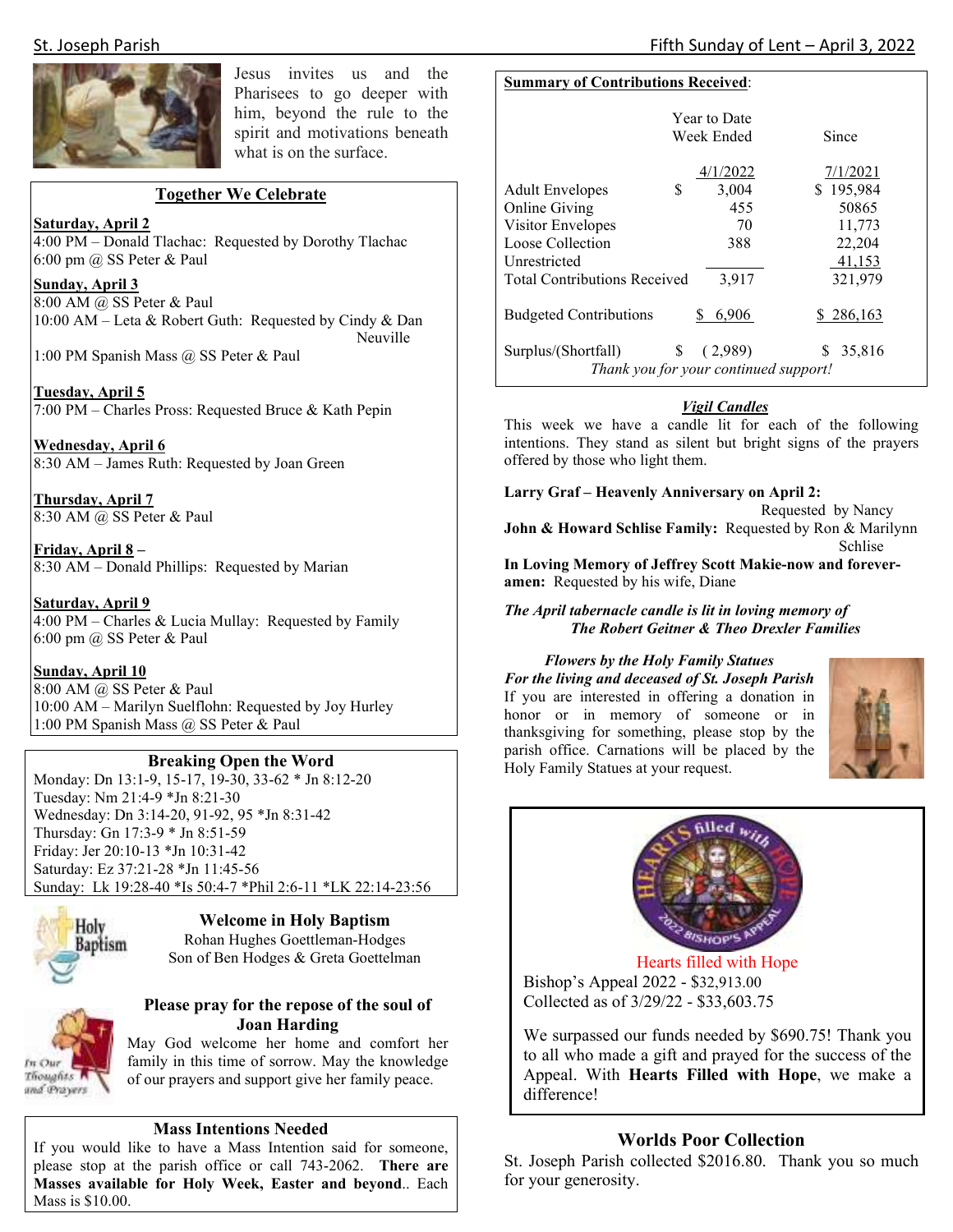

**Genesis…the beginning Class on April 6, 13, 20, 27** 

### **Edge and Life Teen**

**Middle High School Religious Education and Youth Ministry** 

Life Teen April 3rd: 6-7:15pm

Edge at Holy Name of Mary April 6: 6-7:30pm

Sturgeon Bay Edge April 6th: 6-7:15pm at St. Joseph

Looking ahead…

Current juniors and parents of juniors (Class of 2023), there will be a mandatory Confirmation 2023 parent and student meeting on Wednesday, April 20th at 7:30pm at St. Joseph. Please mark your calendars now!

Sunday, April 10 from 6-7:15pm is a parent and grandparent Life Night! Any adult in the teenager's life is invited! We have a very powerful Palm Sunday night planned for all. Middle schoolers and their parents/adults are also invited! We don't want any of our youth or adults to miss this night!



**April 3 – April 10 Sunday:** Mass – 10:00 am

 Life Teen - 7:15pm at St. Joseph 7:00pm - "That Man is You" at Corpus Christi

- **Tuesday:** Bible Study 10:00 am Faith Formation Center Stations of the Cross – 6:00pm  $Mass - 7:00$  pm
- **Wednesday:** Mass 8:30 am Mary Gilson Prayer Group following Mass Genesis Classes – 5:30 pm Sturgeon Bay Edge 6-7:15pm at St. Joseph

**Friday:** Mass – 8:30 am

 Stations of the Cross & Coffee and…following Mass **Saturday**: Mass – 4:00 pm

### **St. Joseph Parish Mass Live on Facebook**



**Mass will be broadcast live on Saturdays at 4:00 pm on Facebook.** Join us live on our Facebook page or you can view it at any time.

*https://www.facebook.com/St.JosephCatholicSb* 

The Mass on Spectrum Cable TV Channel 989: Fridays at 9:00am and 6:00 pm and Sundays at 1:00am & 6:00pm

### **Sponsor Spotlight!**

Bulletin sponsorships are essential to our parish's communication efforts. We are so incredibly grateful for the generosity of all our bulletin sponsors. Please take the bulletin home and use the services provided by our sponsors. Tell them "Thank You" when visiting their business or when you see them in Church.

This week we spotlight: **Eagle Plumbing & Heating**  Thank you for supporting our parish.



**Society of St. Vincent de Paul St. Joseph Conference 526 Louisiana St. Sturgeon Bay, Wi. 54235 svdpstjosephconference@gmail.com 1-715-212-1190**

**Fifth Sunday of Lent**

In today's Gospel, Jesus is the model of compassion and kindness. He shows us how to be merciful and nonjudgmental.

**When we give to the poor, God indeed pours his love, peace, and mercy into our hearts and into the hearts of those suffering in poverty.**

There was a wonderful reminder that came up on Facebook the other day. (Yes, sometimes there is something good there.)

It said:

**We all have pasts. We all made choices that maybe weren't the best ones. None of us are completely innocent, but we get a fresh start every day to be a better person than we were yesterday.**

As Vincentians we use prayer to help us be nonjudgmental. It is a daily struggle for many of us and is why Spirituality is an integral part of SVDP. We begin every meeting and home visit with prayer and reflection.

Do our Friends in Need make bad decisions? Absolutely. But as the Gospel tells us, we are called to be kind and merciful and to help as we can. Trust me, they know they made bad decisions. We are there to help and not make them feel worse. It's not easy but that is what we are called to do with everyone.

Even family members and friends. We could all do a little better. Let's all be kind and compassionate this week. Not just to the poor but to everyone.

Now in April we will begin collecting diapers and wipes and **always** children's items.

Next week we will provide a first quarter financial report.

We again thank you for your generosity and as always we will keep you in our prayers.

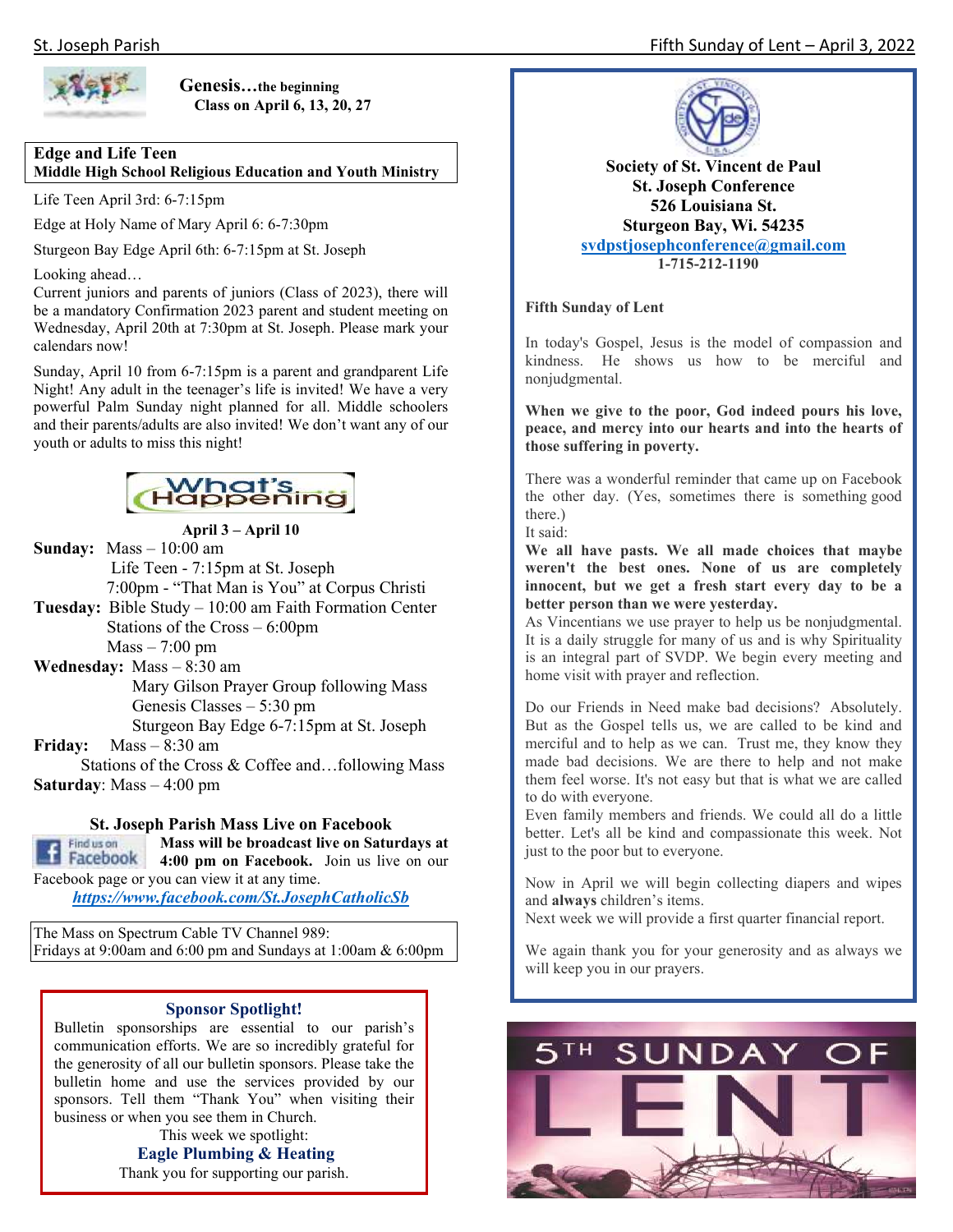## **April 2022–St. Joseph Parish Calendar St. Joseph Parish Calendar**

| Sunday                                                                                                                                                                                                                        | Monday                                                                                               | Tuesday                                                                                                                                                                                                        | Wednesday                                                                                                                                                                       | Thursday                                                                                                                                         | Friday                                                                                                                                 | Saturday                                                                               |
|-------------------------------------------------------------------------------------------------------------------------------------------------------------------------------------------------------------------------------|------------------------------------------------------------------------------------------------------|----------------------------------------------------------------------------------------------------------------------------------------------------------------------------------------------------------------|---------------------------------------------------------------------------------------------------------------------------------------------------------------------------------|--------------------------------------------------------------------------------------------------------------------------------------------------|----------------------------------------------------------------------------------------------------------------------------------------|----------------------------------------------------------------------------------------|
| <b>St. Joseph Parish</b> $- (920)743 - 2062$<br>526 Louisiana St. Sturgeon Bay, WI.<br><b>SS. Peter &amp; Paul</b> (SSPP) $- (920)743-4842$<br>4757 Dunn Rd. Institute, WI.                                                   |                                                                                                      |                                                                                                                                                                                                                |                                                                                                                                                                                 | 8:30AM Mass<br>Followed by Stations of<br><b>The Cross.</b><br><b>Adoration</b> will conclude at<br>12:45<br>facturation<br><b>Addition</b>      | 2<br>3:00PM Reconciliation<br>4:00PM Mass<br>6:00PM Mass $\omega$<br>SS. Peter & Paul                                                  |                                                                                        |
| $\mathbf{3}$<br>8:00AM Mass @SSPP<br>10:00AM Mass<br>1:00PM Spanish Mass<br>@ SS. Peter & Paul<br>6:00PM Life Teen<br>April $3^{rd}$ – 24th<br>7:00PM "That Man is<br>You" @ Corpus Christi                                   | $\overline{\mathbf{4}}$<br>A Gift of Years -<br><b>Book Discussion</b><br>$6:00 \text{pm}$           | 5<br>10:30AM Mass @ Sturgeon<br>Bay Health Services<br>10:00 AM Bible Study<br><b>6:00PM Stations of the</b><br><b>Cross</b><br>6:30PM Rosary<br>6:45PM Mother of<br>Perpetual Help Devotions<br>7:00PM Mass   | $\mathbf b$<br>8:30AM Mass<br>9:15AM Mary Gilson<br>Cancer Prayer Group<br>5:30PM Genesis<br>6:00PM Edge<br><b>Parish Office Closed</b><br>10:30am-12:00pm<br>for Staff Meeting | $\overline{7}$<br>8:30AM Mass @<br>SS. Peter & Paul<br>9:00AM Stations of the<br>Cross with coffee and<br>to follow $\omega$<br>SS. Peter & Paul | 8<br>8:30AM Mass<br>9:00 AM Stations of the<br>Cross with coffee and to<br>follow                                                      | 9<br>3:00PM Reconciliation<br>4:00PM Mass<br>6:00PM Mass $\omega$<br>SS. Peter & Paul  |
| 10 Palm Sunday<br>1:00AM Mass @ SSPP<br>10:00AM Mass<br>1:00PM Spanish Mass<br>@ SS. Peter & Paul<br>6:00PM Life Teen<br><b>Crossroads at</b><br><b>Big Creek</b><br>Starting @ 3PM<br>Reflection Walk & Fire<br>with Smores' | 11<br>A Gift of Years -<br><b>Book Discussion</b><br>$6:00 \text{pm}$                                | 12<br>10:30AM Mass @ Door<br>County Memorial Chapel<br>10:00AM Bible Study<br><b>6:00PM Stations of the</b><br><b>Cross</b><br>6:30PM Rosary<br>6:45PM Mother of<br>Perpetual Help<br>Devotions<br>7:00PM Mass | 13<br>8:30AM Mass<br>9:15AM Mary Gilson<br>Cancer Prayer Group<br>5:30PM Genesis<br>6:00PM Edge                                                                                 | 14 Holy Thursday<br>7:00PM Mass<br><b>Parish Office Closed</b>                                                                                   | 15 Good Friday<br>12:30PM Good Friday<br>Liturgy<br>6:00PM Good Friday<br>Liturgy @<br>SS. Peter & Paul<br><b>Parish Office Closed</b> | 16 Holy Saturday<br>7:00PM Mass                                                        |
| 17 Easter<br>8:00AM Mass @ SSPP<br>10:00AM Mass<br>1:00PM Spanish Mass<br>@ SS. Peter & Paul                                                                                                                                  | 18<br>A Gift of Years -<br><b>Book Discussion</b><br>$6:00 \text{pm}$<br><b>Parish Office Closed</b> | 19<br>10:00AM Bible Study<br>$10:00AM - Mass$ @<br>Anna's Healthcare<br>6:30PM Rosary<br>6:45PM Mother of<br>Perpetual Help<br>Devotions<br>7:00PM Mass                                                        | 20<br>8:30AM Mass<br>9:15AM Mary Gilson<br>Cancer Prayer Group<br>5:30PM Genesis<br>6:00PM Edge                                                                                 | 21<br>8:30AM Mass @<br>SS. Peter & Paul                                                                                                          | 22<br>8:30AM Mass                                                                                                                      | 23<br>3:00PM Reconciliation<br>4:00PM Mass<br>6:00PM Mass $\omega$<br>SS. Peter & Paul |
| $24$ Divine Mercy<br><b>Sunday</b><br>8:00AM Mass @ SSPP<br>10:00AM Mass<br>1PM SpanishMass/SSPP<br>3:00PM Divine Mercy<br>Service<br>6:00PM Life Teen                                                                        | 25<br>A Gift of Years -<br><b>Book Discussion</b><br>$6:00 \text{pm}$                                | 26<br>10:00AM Bible Study<br>10:00 AM Mass $\omega$<br>Pine Crest<br>6:30PM Rosary<br>6:45PM Mother of<br>Perpetual Help<br>Devotions<br>7:00PM Mass                                                           | 27<br>8:30AM Mass<br>9:15AM Mary Gilson<br>Cancer Prayer Group<br>5:30PM Genesis<br>6:00PM Edge                                                                                 | 28<br>8:30AM Mass @<br>SS. Peter & Paul                                                                                                          | 29<br>8:30AM Mass                                                                                                                      | 30<br>3:00PM Reconciliation<br>4:00PM Mass<br>6:00PM Mass $\omega$<br>SS. Peter & Paul |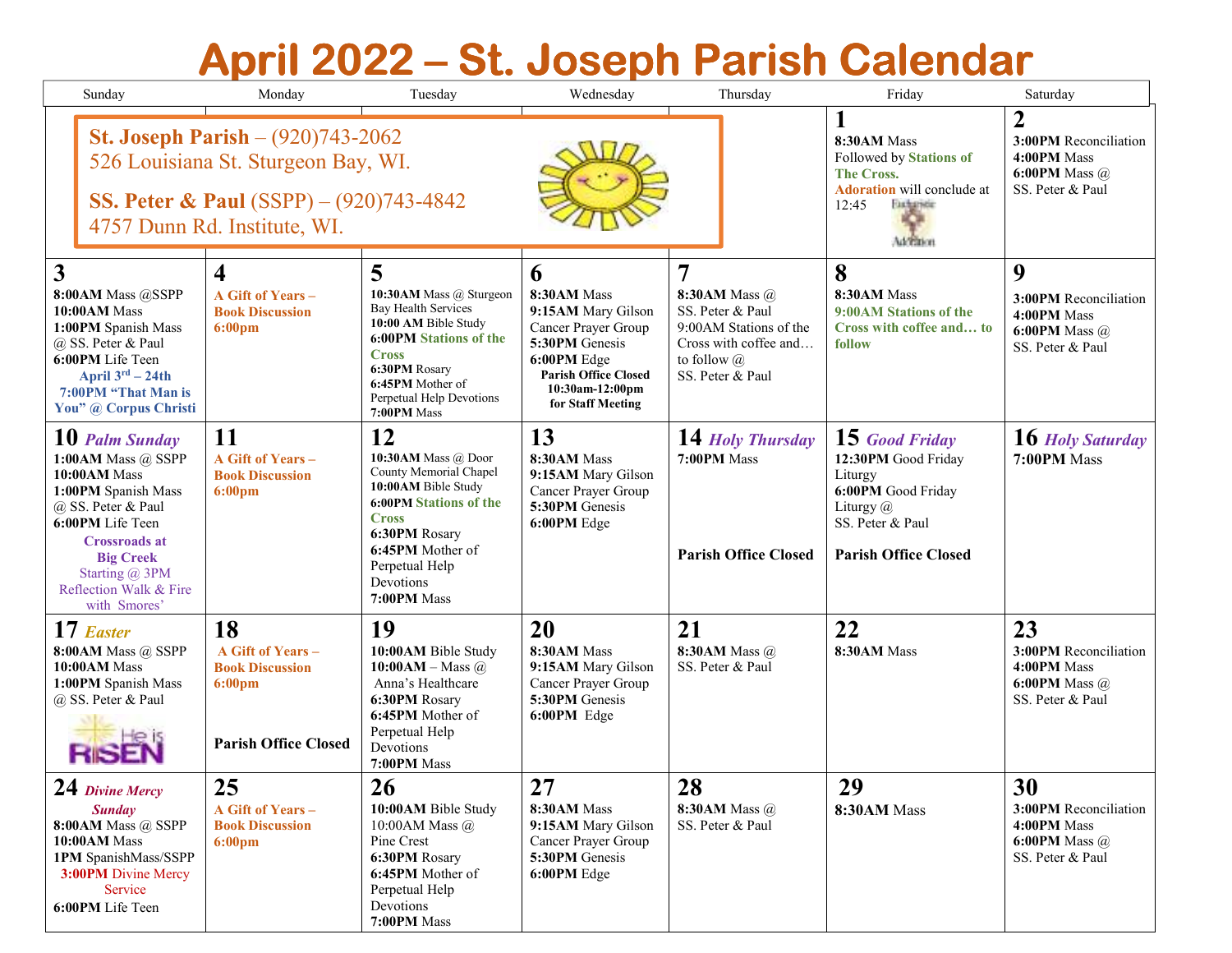

# [LE](https://www.google.com/imgres?imgurl=http://blogs.thegospelcoalition.org/justintaylor/files/2013/02/lent.gif&imgrefurl=http://blogs.thegospelcoalition.org/justintaylor/2013/02/22/should-christians-abstain-from-lent/&h=1399&w=1200&tbnid=ogajGDYcHUErQM:&do)NT into EASTER

St. Joseph (Sturgeon Bay) SS. Peter & Paul (Institute) Corpus Christi (Sturgeon Bay) Holy Name of Mary (Maplewood)

Your participation is welcome at all the parishes

### **Palm Sunday—April 10** Regular Mass Schedule

**Holy Week April 11—April 17**

### **Tuesday of Holy Week**

Stations of the Cross—6:00 pm Communion Service—St. Joseph 7:00 pm

### **Wednesday of Holy Week**

Mass at Corpus Christi—8:20 am Mass at St. Joseph—8:30 am

### **Celebration of the Sacred Triduum**

**Holy Thursday** Mass at Corpus Christi—6:30 pm Mass at St. Joseph—7:00 pm

### **Good Friday**

Celebration of the Lord's Passion Good Friday Liturgy—St. Joseph—12:30 pm Good Friday Liturgy SS. Peter & Paul—6:00 pm

Corpus Christi-"7 Last Words of Christ"-11:30 am Stations of the Cross—12:15 am Good Friday Liturgy—1:00 pm

Good Friday Liturgy-Holy Name of Mary-11:00am

### **Easter Vigil**

Mass at St. Joseph—7:00 pm Mass at Corpus Christi— 7:30 pm

### **Easter Sunday**

Mass at SS Peter & Paul—8:00 am Mass at St. Joseph—10:00 am Mass at Corpus Christi-7:30 am & 10:30 am Mass at Holy Name of Mary—9:00 am Hispanic Mass at SS. Peter & Paul - 1:00 pm

### **Lenten Reflection Walk & Fire**

Palm Sunday, April 10 Beginning at 3:00 pm At Crossroads at Big Creek 2041 Michigan St.

### **Join us (weather permitting) for:**

### **A reflection walk along the trails at Crossroads:**

Come take a walk alone, with a friend or with your family. Invite Jesus to walk with you, talk to him quietly in your heart, listen to him as you walk or just be quiet together.

**A Burning of Confessions Ritual:** Lent is a time of reflection and letting go. At the end of your walk you will have the opportunity to toss your confessions into the fire.

**A Prayer of Peace Devotion:** The day will close with prayers for peace and SMORES!!



### **Divine Mercy Sunday**

St. Joseph Parish Sunday, April 24 3:00 pm **Prayer service with Reconciliation**